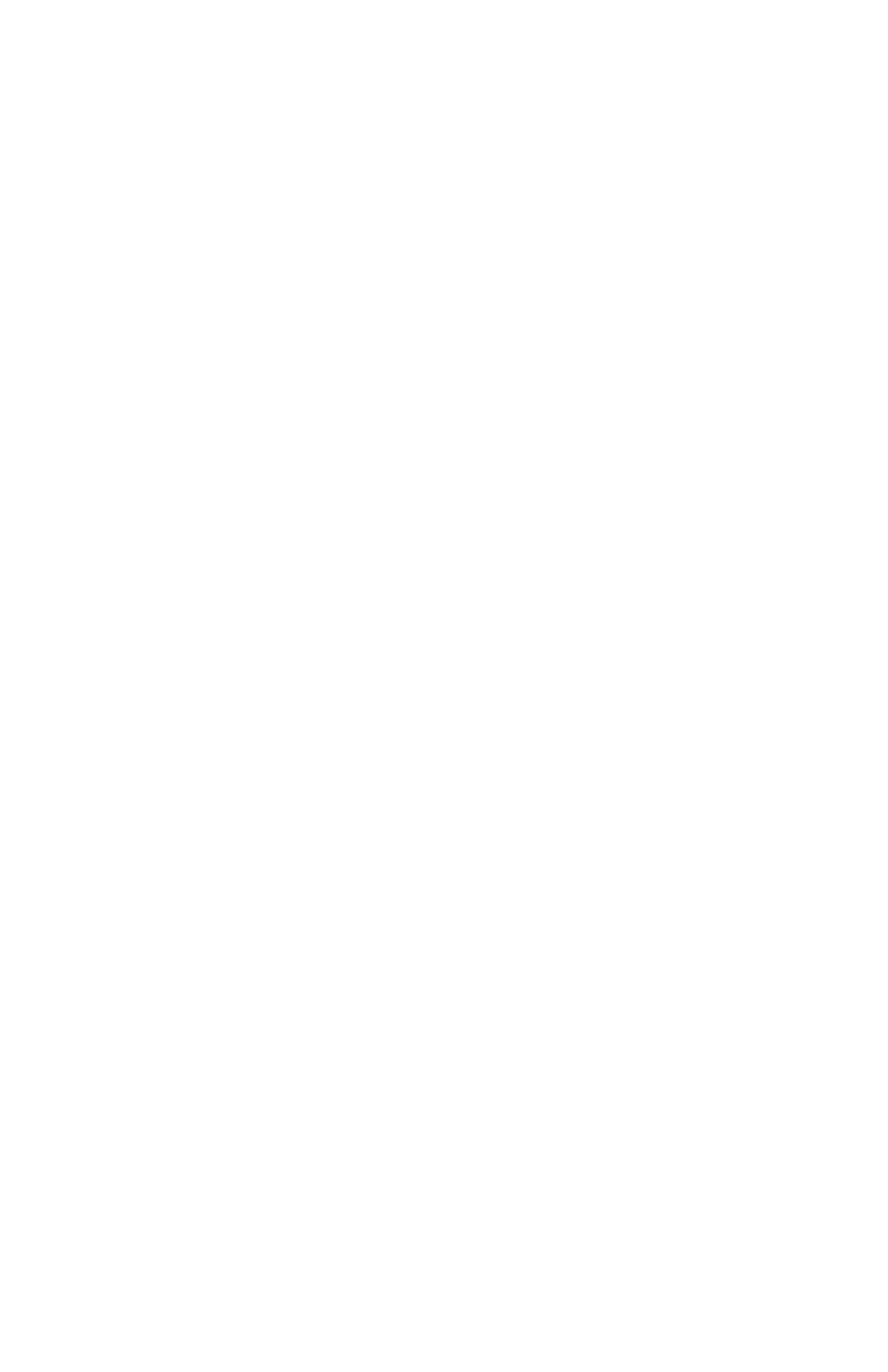#### SUMMARY OF THE IMPACT OF VETERINARY MEDICINE IN THE STATE OF MICHIGAN

- **·** Veterinary services generate approximately \$827 million in sales and salaries
- **·** The total economic impact of veterinarians in the state is estimated to be in excess of \$1.447 billion
- **·**In some respects, these figures underestimate the true economic impact because of the important role veterinarians play in supporting the agri-food system and their role in promoting the quality of life of pets and pet owners
- **·** Veterinarians also do much to protect public health by treating and testing both livestock and wildlife for diseases
	- > This aids in the prevention of the spread of zoonotic diseases from animals to humans
- **·** Through their work with companion animals, veterinarians also do a great deal to enhance the quality of life for pets and their owners
- **·** A change in regulations, potential disease outbreaks, and an increase in farm animals will increase the demand for veterinarians in the future

#### The presence of animals in Michigan is felt in homes and across the state.

**·** Pets

#### VETERINARIANS ARE PRIMARILY EMPLOYED IN THREE GENERAL AREAS:

- **·** Private practice and private industry
- **·** Education and research
- **·** Government
	- › Regulatory activities to ensure the health and safety of people

#### ECONOMIC IMPACT OF VETERINARY MEDICINE: **\$1.447 BILLION**

- **·** Direct impact of veterinary services: approximately \$827 million
- **·**Indirect and induced impacts: \$620 million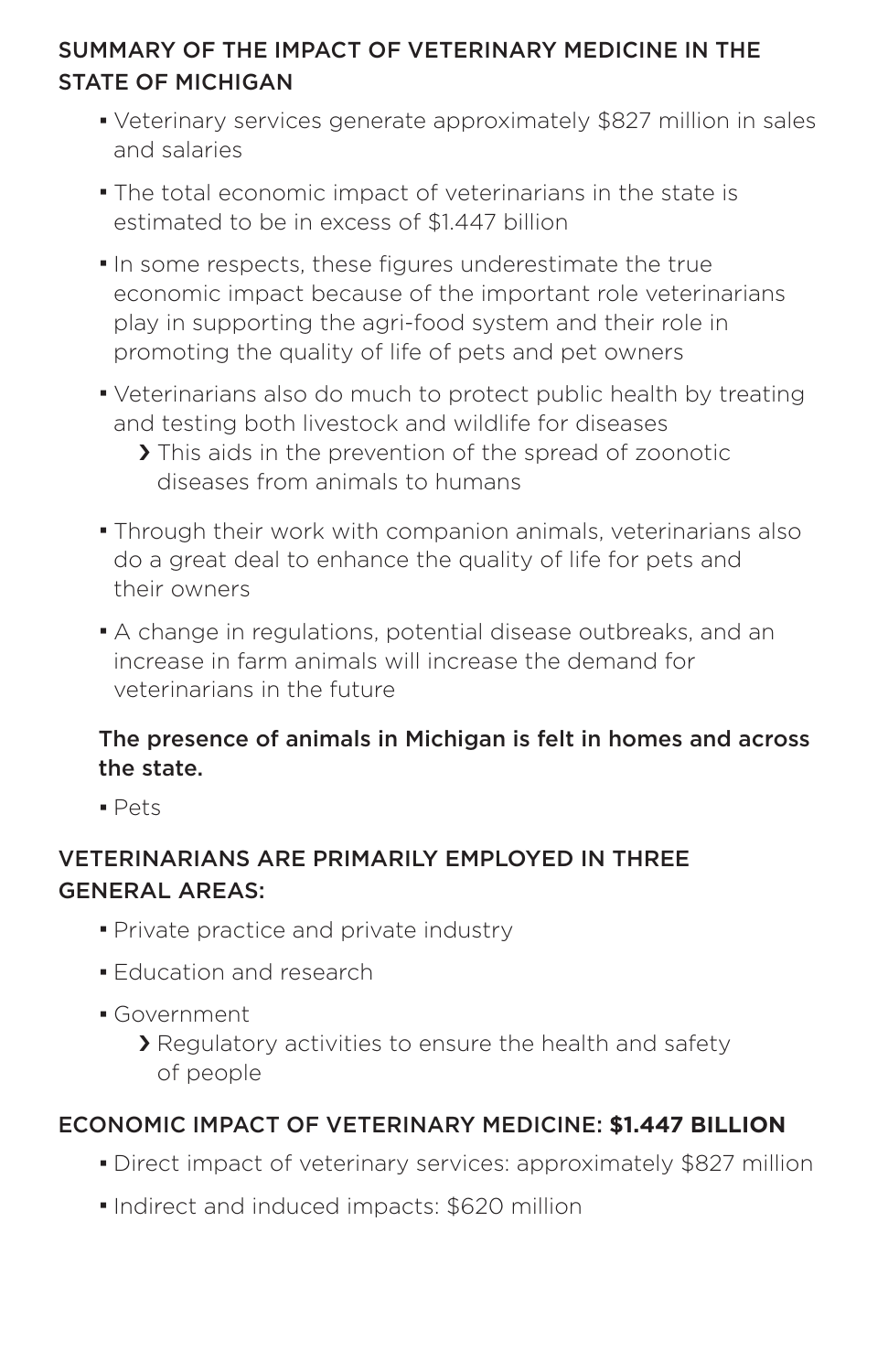#### EMPLOYMENT IN VETERINARY SERVICES WAS APPROXIMATELY 9,300

- **·** Approximately 2,400 veterinarians in the state, based on the membership of the Michigan Veterinary Medical Association
- **·** The total employment impact of veterinary services is estimated to be 12,600; related occupations in the industry include veterinary technicians, lab workers, and research assistants

#### ANIMAL AGRICULTURE INDUSTRY

- **·** Employment: 9,600 people were employed in these industries in 2013
- **·** Animal agricultural products: farm sales were \$4.088 billion
	- › 13,600 farms raised cattle (both beef and dairy)
	- > 2,200 farms raised hogs
	- › 2,300 farms with sheep and lambs
	- › 12,400 farms with horses
	- › 6,700 farms with layers
	- > 1150 farms with bee colonies

Several hundred farms also raised deer, elk, bison, llamas, and other non-traditional livestock species

- **·** Dairy and livestock processing: \$7.700 billion
	- › Dairy processing: \$4.906 billion in sales
	- › Animal slaughtering and processing: \$2.779 billion in sales
	- › Seafood processing: \$6 million in sales

#### COMPANION ANIMALS

- **·** More than half the households in Michigan own a pet
	- › More than 2.0 million dogs and 2.4 million cats
	- › Fish, rabbits, different types of rodents, and other pets
- **·** Putting a dollar figure on the veterinary care for companion animals is somewhat difficult because for many pet owners, their pet is a member of the family
	- › Non-economic value of the veterinary services provided to pets exceeds their economic value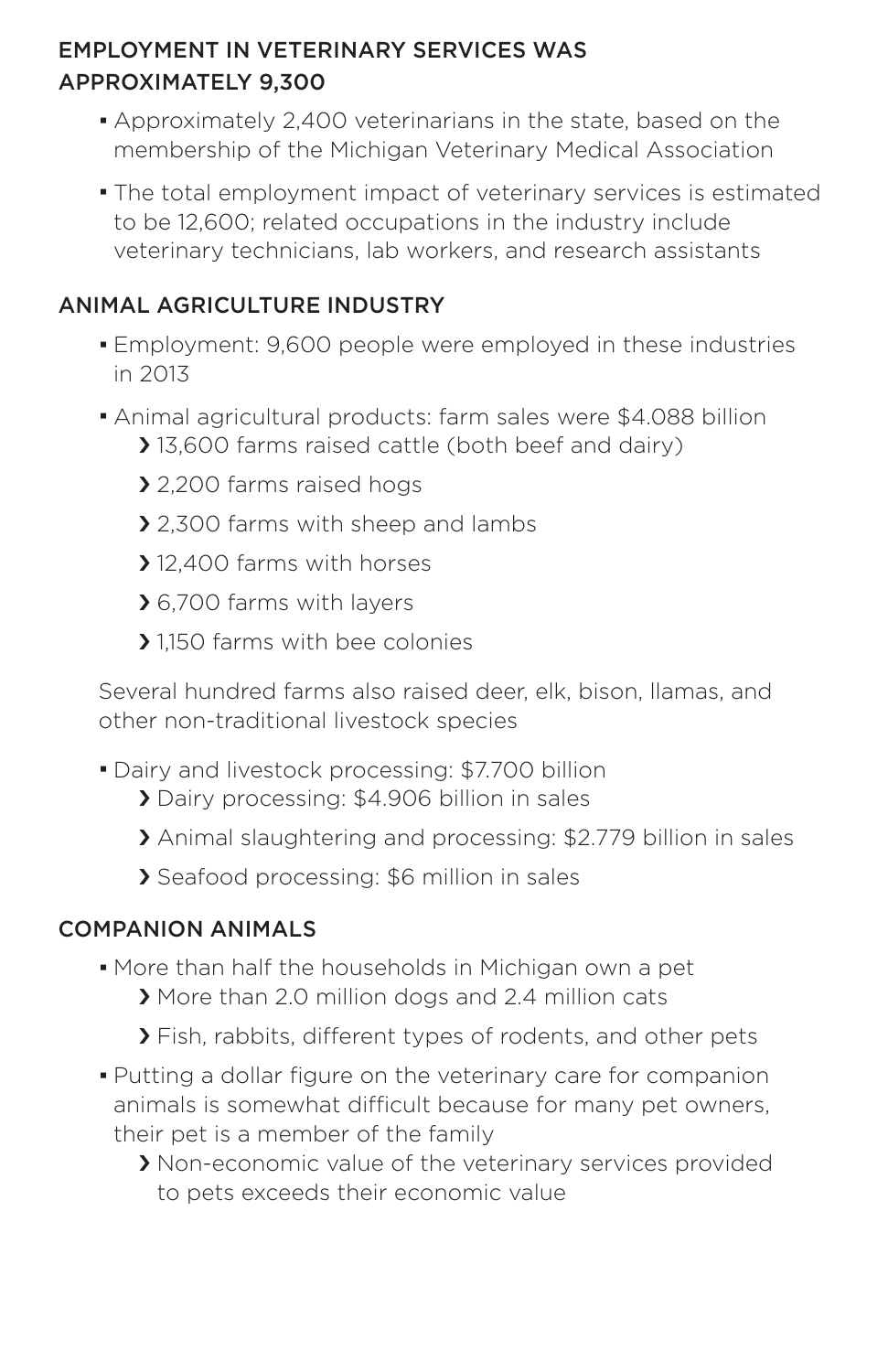#### MI VET EMPLOYMENT BASED ON NATIONAL AVERAGES

- **·** Two-thirds of Michigan's veterinarians exclusively treat companion animals
- **·** About six percent work at universities › MSU (primary employer)
- **·** Slightly more than 10 percent focus on farm animals, including horses
- **·** Four percent have mixed practices/companion and farm animals

The state and the federal government employ approximately three percent of veterinarians in MI

#### MANY NATURAL RESOURCE INDUSTRIES ARE DEPENDENT ON MAINTAINING HEALTHY WILDLIFE

- **·** Estimates from the Michigan Department of Natural Resources (DNR)
	- › Recreational anglers spent \$2.4 billion in trip-related expenses and equipment in 2011
	- > \$1.2 billion was spent on wildlife watching expenses
	- › 1.1 million people purchased fishing licenses
	- › Hunters spent \$2.3 billion on trip-related expenses and equipment
	- › Michigan had 800,000 licensed hunters, ranking it third in the country for number of hunters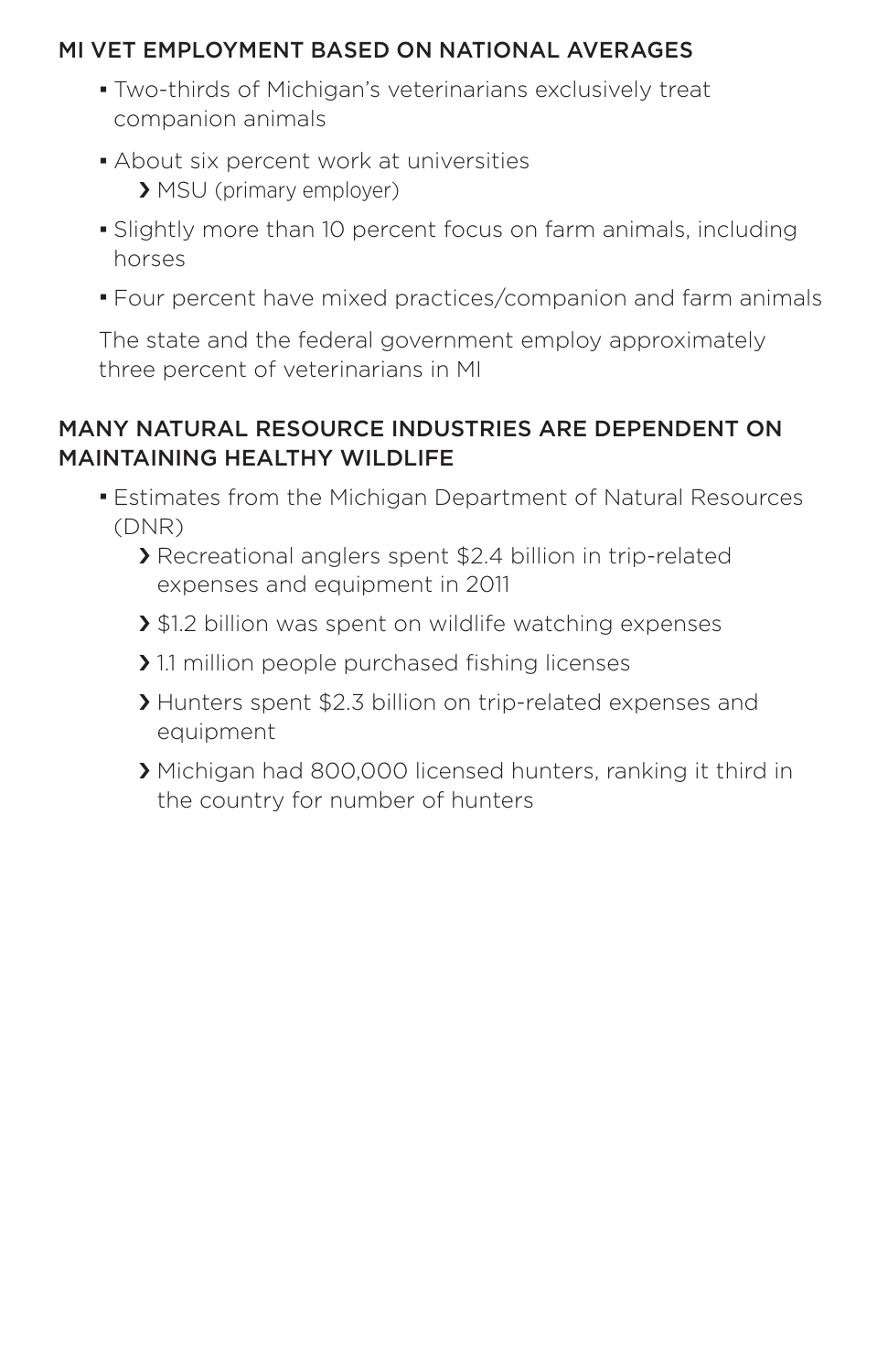#### THE IMPACT OF VETERINARY MEDICINE IN MICHIGAN

VETERINARIANS PLAY A CRUCIAL ROLE IN MICHIGAN SOCIETY. IN ADDITION TO CARING FOR PETS, THEY SUPPORT THE MICHIGAN AGRI-FOOD SYSTEM AND MAINTAIN THE HEALTH AND QUALITY OF LIFE FOR BOTH HUMANS AND ANIMALS. VETERINARIANS ARE PREDOMINATELY EMPLOYED IN THREE GENERAL AREAS: PRIVATE PRACTICE, PRIVATE INDUSTRY, EDUCATION, RESEARCH, AND GOVERNMENT. THOSE EMPLOYED BY THE STATE OF MICHIGAN ENSURE THE HEALTH AND SAFETY OF PEOPLE THROUGH THEIR WORK WITH REGULATORY ACTIVITIES, BORDER SECURITY, FOOD PRODUCTION ANIMALS, AND WILDLIFE.

The total economic impact of veterinary medicine in Michigan is estimated to be about \$1.447 billion. This includes the direct impact of veterinary services, which is approximately \$827 million, and indirect and induced impacts, an additional \$620 million. Total employment in veterinary services was approximately 9,300. The number of veterinarians in the state is somewhat difficult to verify. According to data from the Michigan Veterinary Medical Association, there are approximately 2,400 veterinarians in the state. Veterinarians support a wide range of related occupations in the industry; these include veterinary technicians, lab workers, research assistants, and others. The total employment impact of veterinary services is estimated to be somewhat more than 12,600, which should be considered a rough estimate. The appendix outlines the research methodology and defines some of the terms in the report.

Veterinary services are a necessary condition for an animal agriculture industry, and Michigan's is relatively large and growing. In 2014, farm sales of animal agricultural products were \$4.088



Dr. Dan Grooms, professor and chair of Large Animal Clinical Sciences, works with students on-site at farms across Michigan. Besides providing excellent teaching opportunities, these on-site visits promote animal and human health as well as community outreach.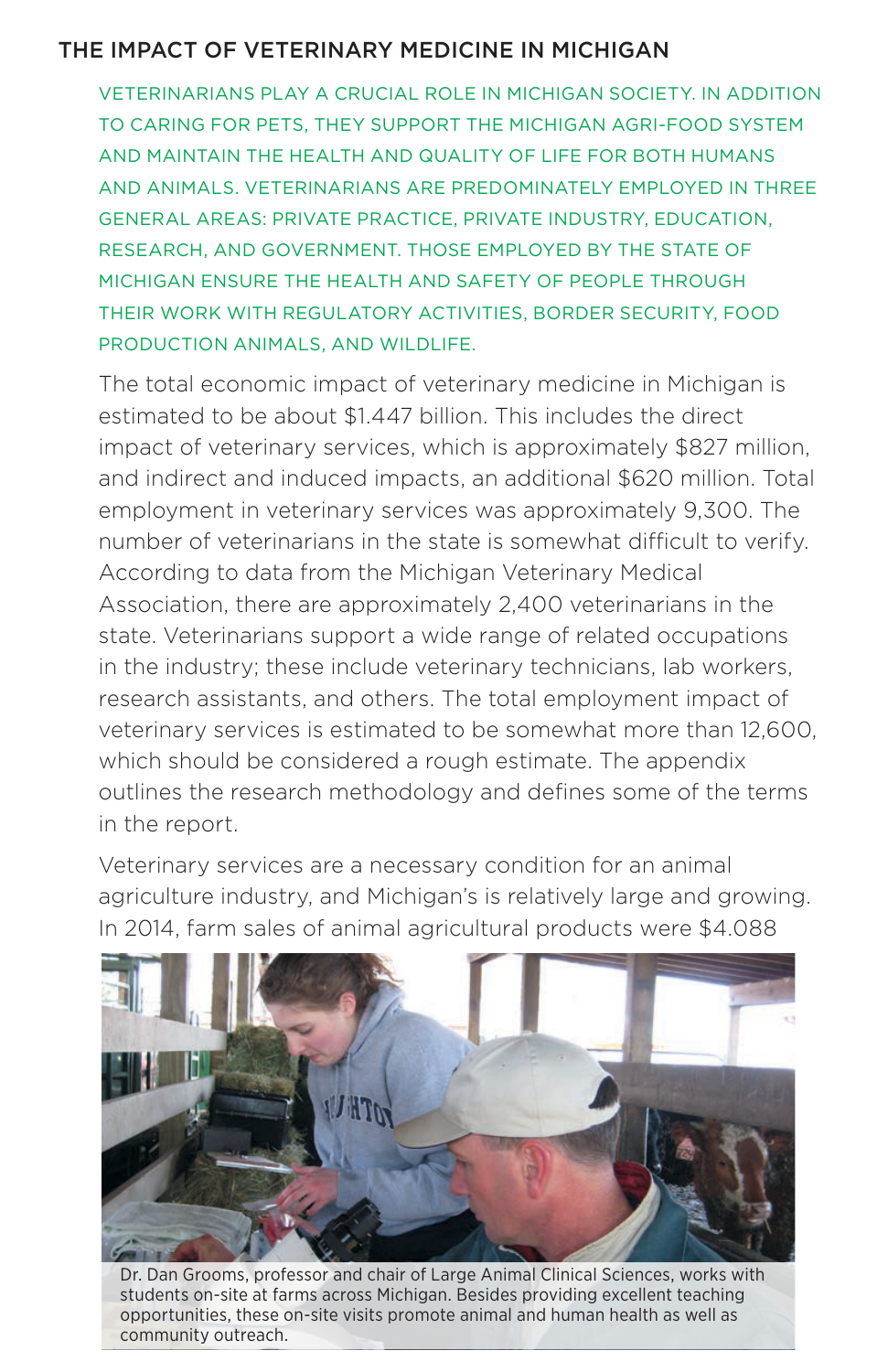billion. In 2014, more than 13,600 farms raised beef and dairy cattle, and there were nearly 2,200 farms that raised hogs. According to the 2012 Census of Agriculture, there were more than 2,300 farms with sheep and lambs, 12,400 farms with horses, 6,700 farms with layers, and 1,150 farms with bee colonies. Several hundred farms also raised deer, elk, bison, llamas, and other nontraditional livestock species.

In turn, animal agriculture supports dairy and livestock processing. In 2013, dairy processing in Michigan accounted for approximately \$4.906 billion in sales, animal slaughtering and processing accounted for \$2.779 billion in sales, and seafood processing added nearly \$6 million in sales. Approximately 9,600 people were employed in these industries in 2013.

Most veterinarians take care of companion animals. More than half the households in Michigan own a pet. In 2011, it was estimated that there were more than 2.0 million dogs and 2.4 million cats in the state. Veterinarians also care for fish, rabbits, different types of rodents, and other pets. Putting a dollar figure on the veterinary care for companion animals is somewhat difficult because for many pet owners, their pet is a member of the family.

Using national averages, about two-thirds of Michigan's veterinarians exclusively treat companion animals, and about six percent work at universities, of which the MSU College of Veterinary Medicine is the primary employer. The University of Michigan also employs several veterinarians, as does Wayne State. Other universities also have an attending veterinarian on staff. Slightly more than 10 percent focus on farm animals including horses, and four percent have mixed practices that handle both companion and farm animals. The state and federal government employ approximately three percent of veterinarians in the state. Private industry, especially in the health care sector and animal care sectors, also hire veterinarians as part of their research efforts. Veterinarians play a crucial role in biomedical research, both at universities and at private firms.

Natural resource industries are another area impacted by veterinarians. Many natural resource industries are dependent on maintaining a healthy wildlife. According to the Michigan Department of Natural Resources (DNR), the state's recreational anglers spent \$2.4 billion in trip-related expenses and equipment in 2011. The DNR also estimates that \$1.2 billion was spent on wildlife watching expenses. In 2011, 1.1 million people purchased fishing licenses.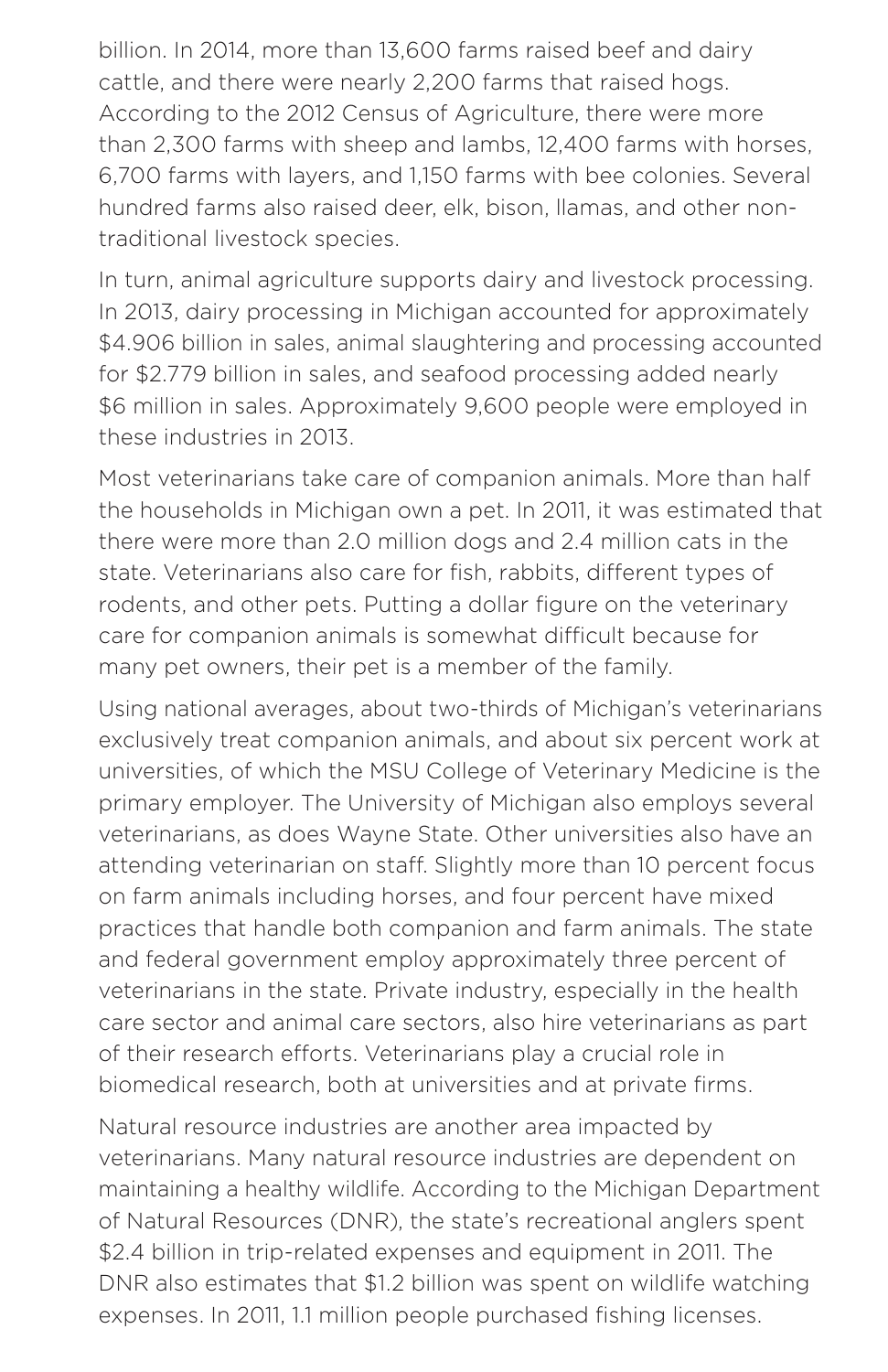Hunters spent \$2.3 billion on trip-related expenses and equipment in 2011. The state has almost 800,000 licensed hunters, ranking it third nationwide for number of hunters.

In summary, veterinarians play a critical role in both the economic and non-economic welfare of the state. Veterinary services generate approximately \$827 million in sales and salaries. The total economic impact of veterinarians in the state is estimated to be in excess of \$1.447 billion. In some respects, these figures underestimate the true economic impact because of the important role veterinarians play in the support of the agri-food system.

Veterinarians also do much to protect the public health by treating and testing both livestock and wildlife. This aids in the prevention of the spread of zoonotic diseases from animals to humans. Through their work with companion animals, veterinarians also do a great deal to enhance the quality of life for pets and the people who own them. An increasingly stringent regulatory environment coupled with potential disease outbreaks such as avian influenza and Chronic Wasting Disease (CWD) will increase the demand for veterinary services in the future.

This brief analysis estimates the economic impact of veterinarians. It also analyzes the industries that are impacted by their work, especially with respect to animal agriculture, food processing, and natural resource-based activity. A short discussion of some future trends and issues, such as new regulations and issues with potential disease outbreaks, is also included.

#### ECONOMIC IMPACT

As mentioned in the introduction, the total economic impact of the veterinary profession is approximately \$1.447 billion. The breakdown by type of employment is shown in table 1.

| <b>Type of Employment</b> | Direct Impact (\$1,000s) | Total Impact (\$1,000s) |
|---------------------------|--------------------------|-------------------------|
| Private Practice          | 780,755                  | 1,365,000               |
| Universities              | 26.974                   | 47.174                  |
| <b>State Employment</b>   | 3.520                    | 6.454                   |
| Federal Government        | 1.438                    | 2,443                   |
| Private Industry          | 14,800                   | 25.874                  |
| <b>Total</b>              | 827,487                  | 1,446,945               |

Table 1: Economic Impact of Veterinarians by Type of Employment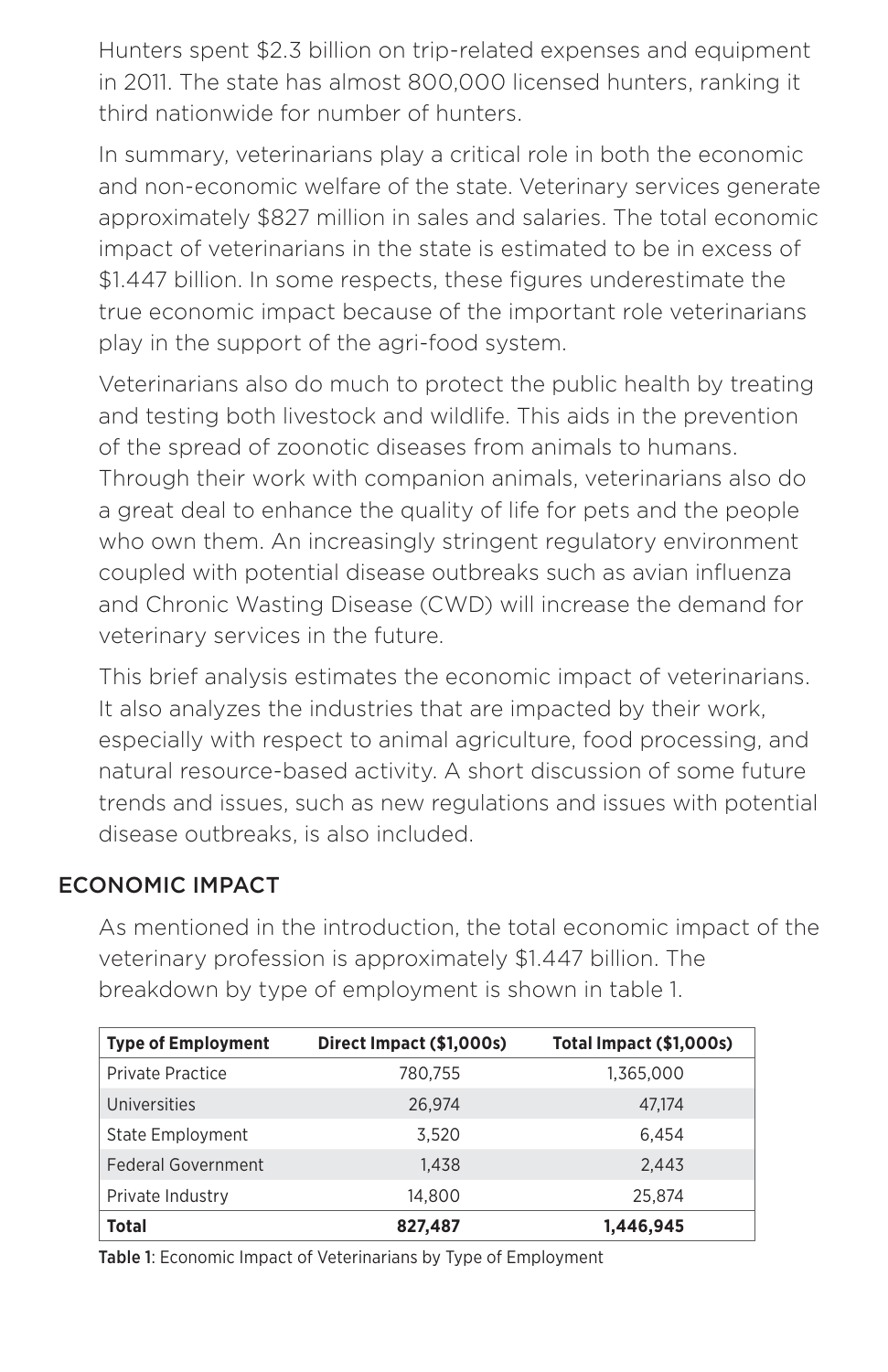

These figures need to be interpreted carefully. The direct impact of the state and federal governments, as well as private practice, is based on the salaries and benefits of the veterinarians. Private practice and university figures are based on the total sales of cases for privatepractice veterinarians and the salaries and benefits of veterinarians at the MSU College of Veterinary Medicine. The

impact of employment at other universities is also included; several universities, especially the University of Michigan, employ veterinarians to oversee their animal research programs. In the case of both private practice and universities, this includes the services of people without a Doctor of Veterinary Medicine degree, such as office staff, veterinary technicians, and others. Without veterinarians, these auxiliary activities and staff would not exist. The total direct impact of veterinary services is estimated to be \$827 million.

The total economic impact, including indirect and induced impacts, is estimated to be \$1.447 billion. The impact on employment also was estimated, the vast majority of which is a result of private practice. According to the US Census Bureau, the 957 locations that offered veterinary services employed 9,064 people. Total employment resulting from private veterinary practice is estimated to be about 12,280. Universities employ approximately 125 veterinarians; the total impact on employment is estimated to be 168. This likely understates the impact of the university because only staff with Doctor of Veterinary Medicine degrees are included. There are approximately 25 veterinarians employed by the state, most of which are employed by the Department of Agriculture and Rural Development. The Department of Natural Resources and the Michigan Department of Health and Human Services also employs veterinarians. The total impact on employment of state government is 33. The federal government currently employs approximately 14 veterinarians in the state, although additional veterinarians will be employed once the new swine processing plant is in operation. The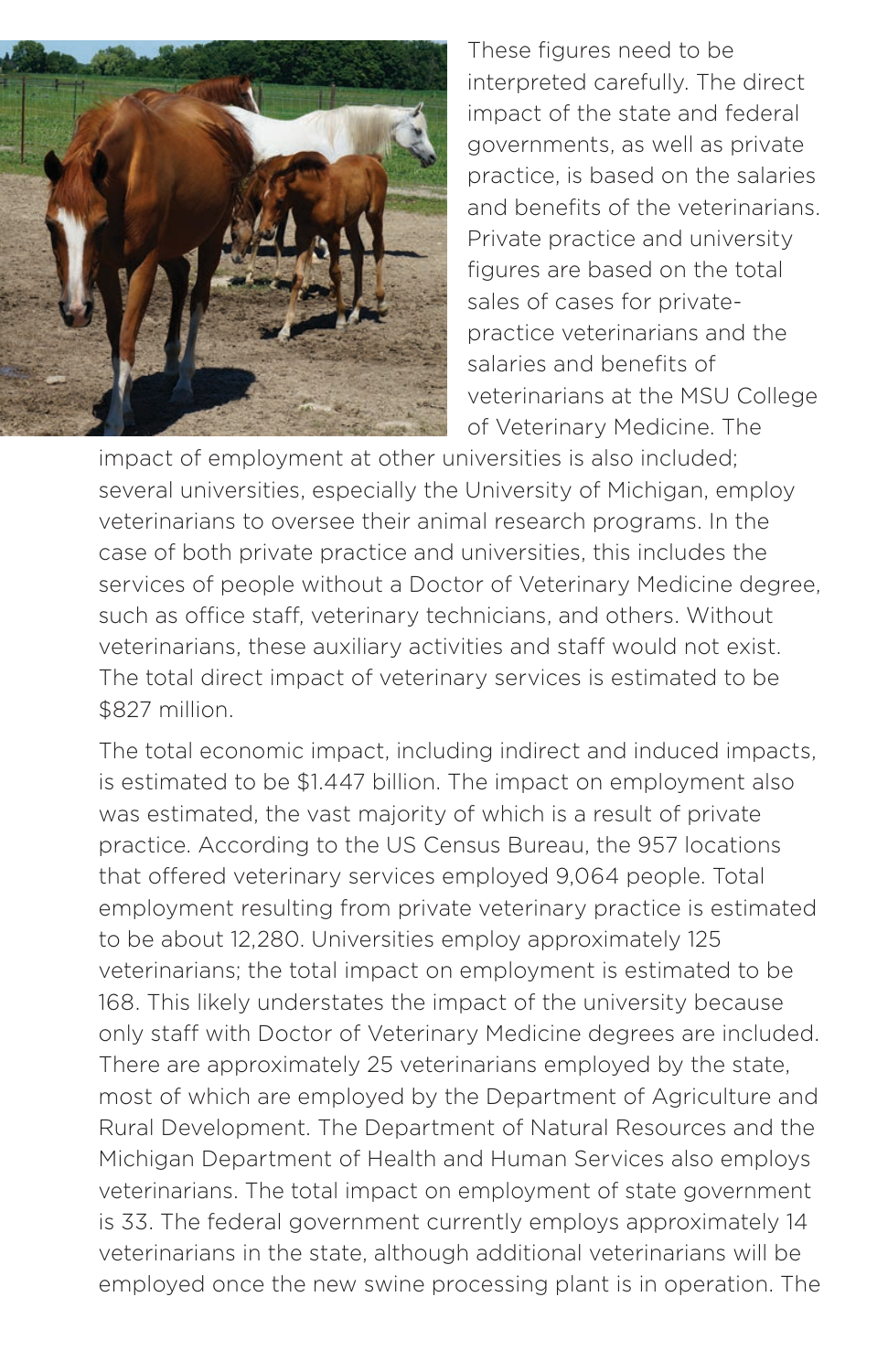US Department of Agriculture hires veterinarians to do inspections at processing plants, and the US Customs Service also employs veterinarians to maintain border security and prevent the spread of disease from other countries to the United States. The total employment impact is estimated to be 18.

Private industry also hires veterinarians. These veterinarians do research on both human health and animal health issues. They work for pharmaceutical firms, feed companies, and other organizations. Obtaining an estimate for Michigan is difficult. On a national level, approximately 3.1 percent of all veterinarians work for private industry. Applying this figure to the number of veterinarians in Michigan yields an estimate of 74 veterinarians working in the private sector. Their total impact on employment is estimated to be 100. The private sector figures should be considered rough estimates. To summarize, the total direct impact of employment is estimated to be 9,300 with a total impact of employment in the state estimated to be 12,600.



IMPLAN, a standard economic impact software package, was used to generate the total economic impact. In addition to the direct impact of sales and salaries, the total economic impact includes indirect and induced effects. Indirect impacts include inter-industry purchases as they respond to the activity under consideration—in this case, veterinary services. This includes pharmaceutical sales, utilities, medical supplies, and other purchases. Induced impacts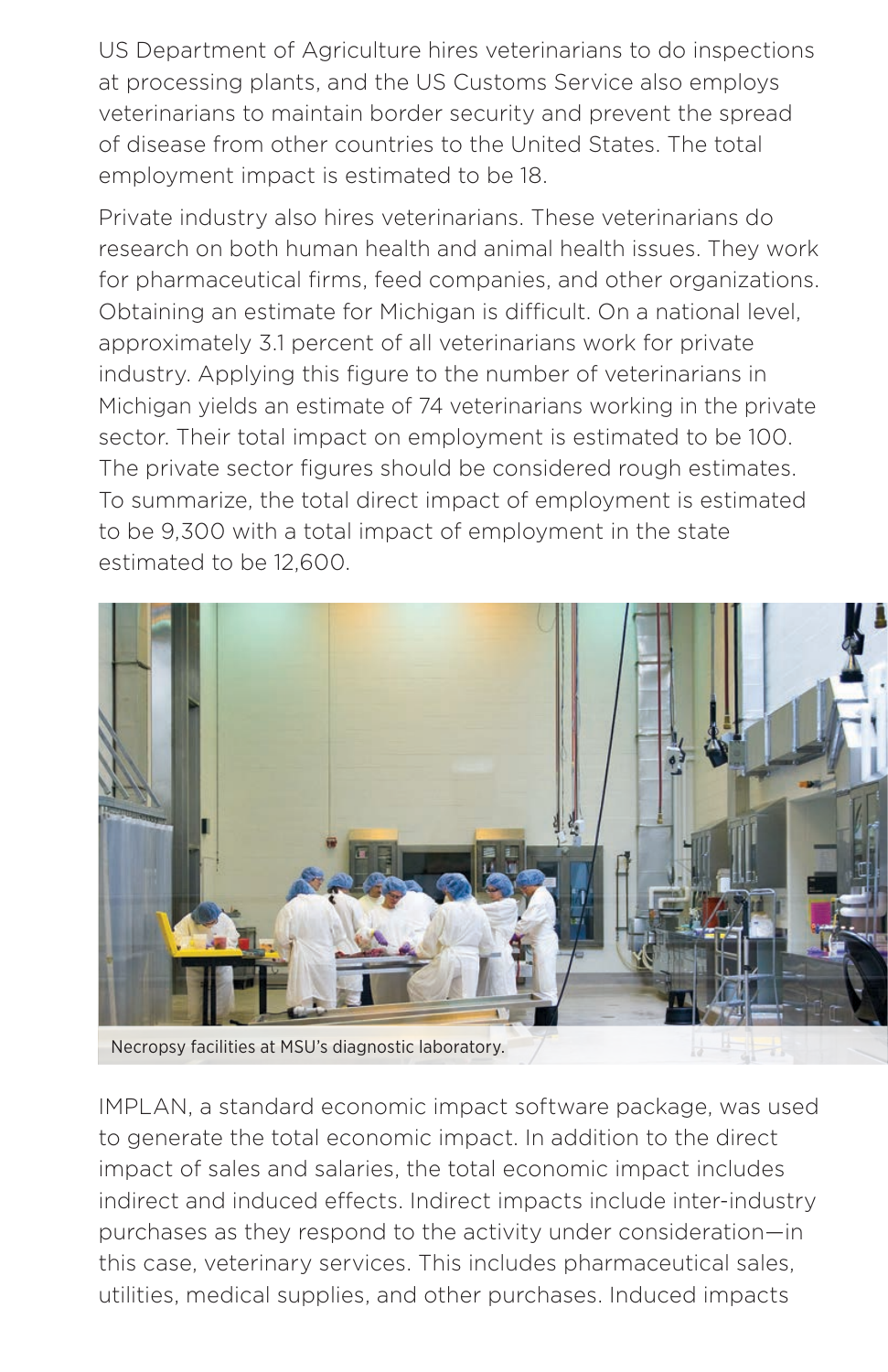are changes in household spending as a result of the activity under consideration. Induced impacts would include things like clothing purchases and movie and sporting event tickets. A more in-depth discussion of the methodology used is found in the appendix.

#### SUPPORTING INDUSTRIES AND ACTIVITIES

#### Production Agriculture and Food Processing

Access to veterinary services is necessary for the existence of animal agriculture. Michigan is a major producer of some livestock products and the industry is growing, especially in regards to poultry and hog production. Table 2 shows farm sales of some of the animal species and commodities in the state.

| <b>Species</b>              | <b>Number</b> | Value of Sales (\$1,000s) |
|-----------------------------|---------------|---------------------------|
| Cattle and Calves Sold      | 374,000       | 664,566                   |
| Hogs and Pigs Sold          | 2,070,000     | 402,618                   |
| Dairy Cows                  | 380,000       | 2,309,985                 |
| <b>Turkeys Raised</b>       | 10,500,000    | 320,276                   |
| Egg Production              | 3,867,000,000 | 325,322                   |
| Bee Colonies/Honey Sales*** | 78,995        | 14,333                    |
| Sheep Shorn for Wool        | 63,000        | 327                       |
| Aquaculture Farms**         | 87            | 5,555                     |
| Sheep and Lambs Sold*       | 60,567        | 10,327                    |
| Goats Sold*                 | 11,945        | 1,602                     |
| Equine Sold*                | 9,768         | 28,918                    |
| Deer Sold*                  | 2,293         | 3,217                     |
| Bison Sold*                 | 493           | 871                       |
| Elk Sold*                   | 199           | 418                       |
| Llamas Sold*                | 143           | 96                        |
| <b>Total Sales</b>          |               | 4,088,431                 |

Table 2: Sales of Selected Livestock Products

\* 2012 Figure; \*\* 2007 Figure; \*\*\* Bee Colonies 2012 figure, sales 2014 figure *Source: USDA Agriculture Statistics, 2012 Census of Agriculture*

The figure for equine should be interpreted carefully and underestimates the true value of the industry. The number in Table 2 only considers sales. Other activities such as trail rides, horse racing, lessons, boarding, and other related activities are not considered. The value of these other activities likely far exceeds the value of sales of equine. There also are a few livestock production activities that occur in Michigan that are not in Table 2 due to a lack of sales figures. These include mink, rabbits, and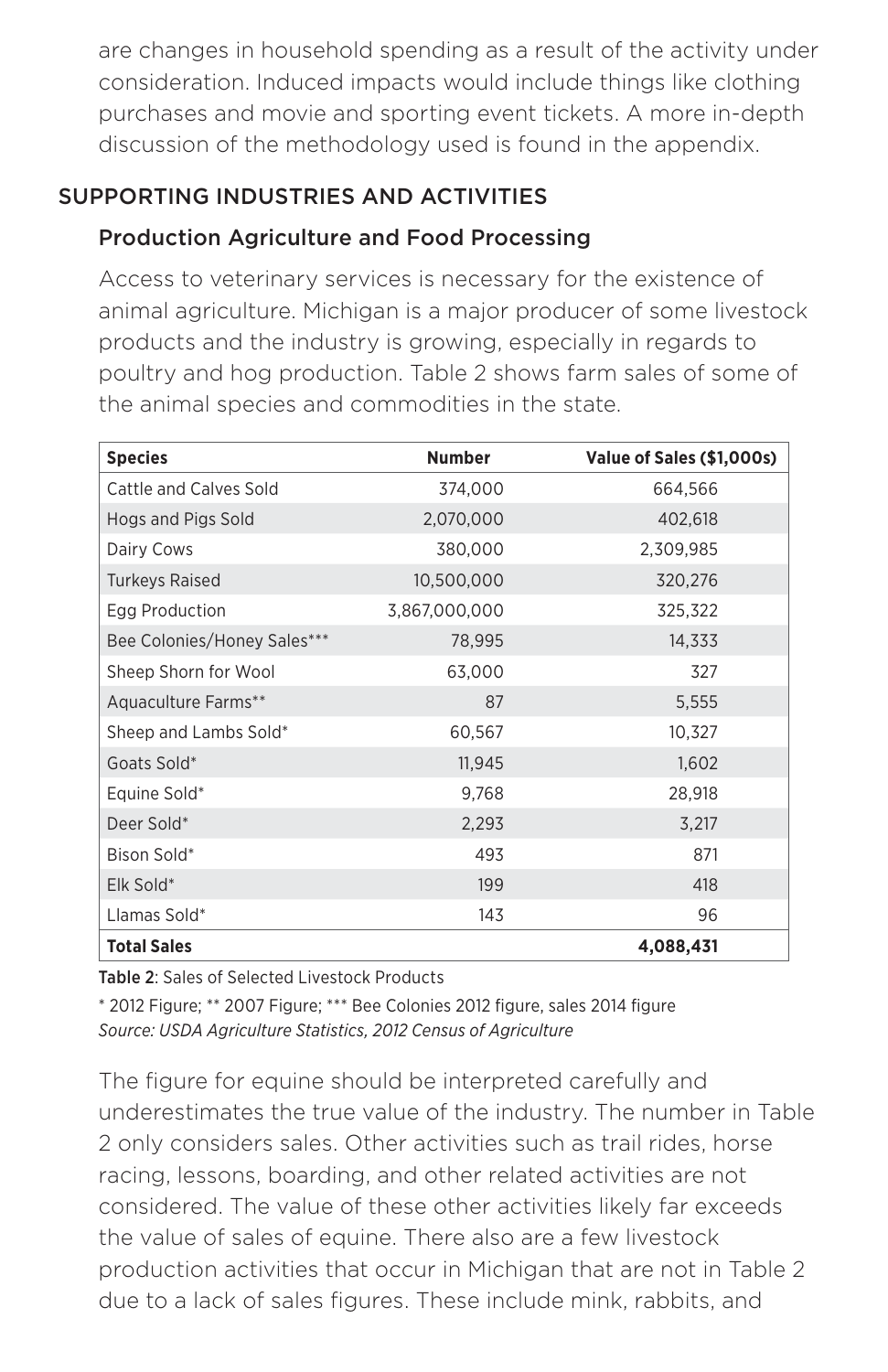certain types of bird species such as pheasants and peacocks. It is unlikely that these species have a major impact on the total sales of all livestock commodities.

While Michigan farmers raise a wide range of livestock species, traditional types of livestock dominate the industry. Dairy production is particularly important, accounting for almost 50 percent of all sales. Other major farm activities include beef, hogs, turkeys, and eggs. Egg and turkey production has increased dramatically. In 2014, Michigan ranked seventh in the nation in milk production, eighth in egg production, and twelfth in the number of hogs. The number of hogs in the state is likely to increase fairly dramatically as a result of the new processing facility located in Coldwater.

Production animals and food processing are fairly widespread activities for Michigan farmers. Table 3 shows the number of farms that raise different livestock species.

| <b>Species</b>            | <b>Number of Farms</b> |  |
|---------------------------|------------------------|--|
| Cattle (including dairy)* | 13,626                 |  |
| Hogs*                     | 2,198                  |  |
| Sheep and Lambs           | 2,312                  |  |
| <b>Horses and Ponies</b>  | 12,413                 |  |
| Layers                    | 6,783                  |  |
| <b>Bees</b>               | 1,151                  |  |
| <b>Bison</b>              | 89                     |  |
| Deer                      | 199                    |  |
| Elk                       | 43                     |  |
| Alpacas                   | 360                    |  |
| Llamas                    | 462                    |  |
| Mink                      | 8                      |  |
| Rabbits                   | 740                    |  |
| Other Livestock           | 39                     |  |

Table 3: Number of Farms Raising Different Livestock Species in Michigan

\* 2014; all other numbers are for 2012

*Source: Agricultural Census and Agricultural Statistics*

It should be noted that some farms may have more than one species on their farms. For instance, some farmers produce beef as a side business to milk production. Some farmers also may have more than one species as part of 4H projects. Veterinarians play a key role in maintaining public health by ensuring 4H animals are healthy and free from communicable diseases. Horses also are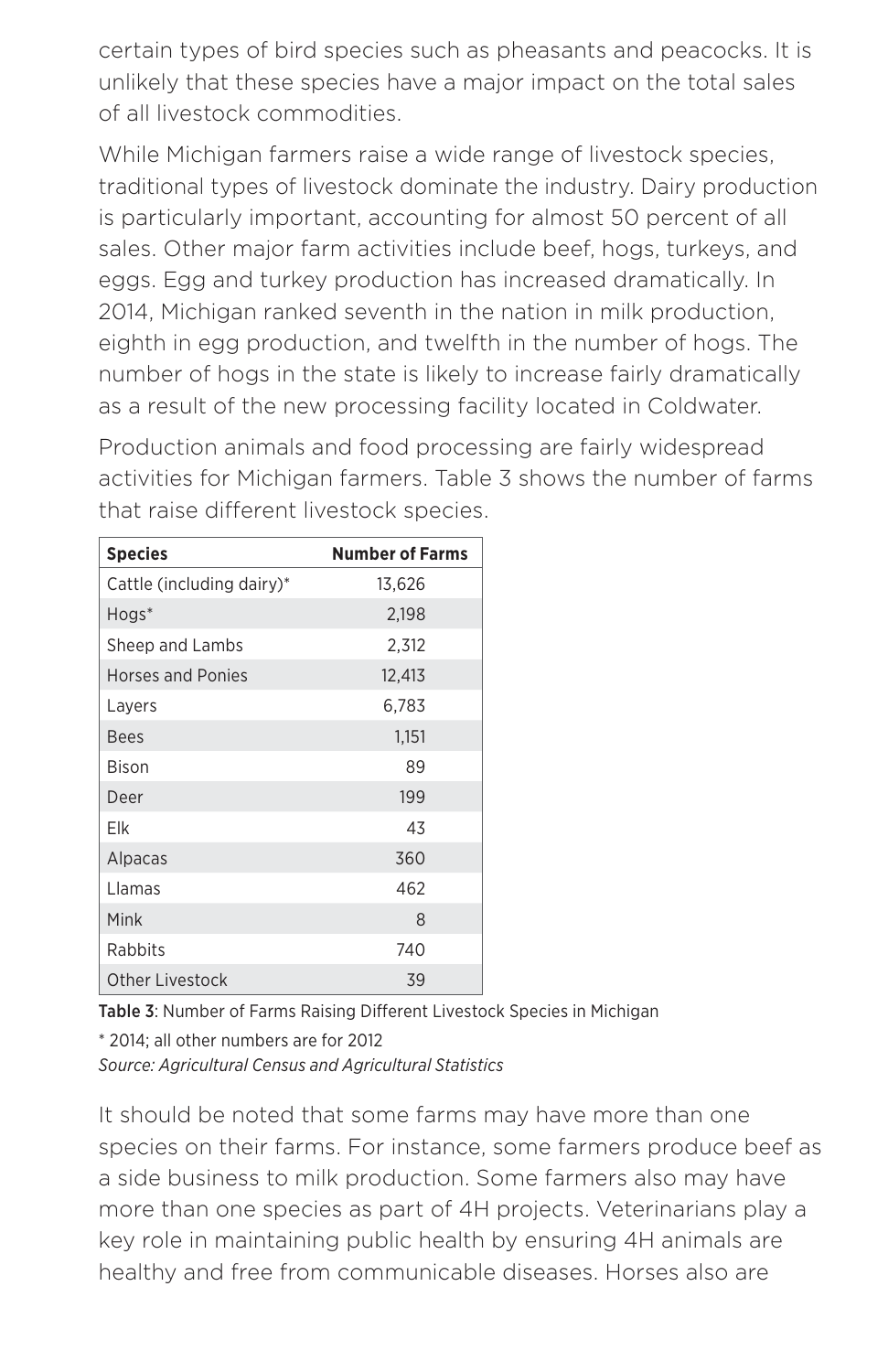commonly found on farms for recreational purposes. Many nonfarmers also own horses; it is estimated that there are approximately 118,000 horses in the state. In many respects, horses are an animal that is both pet and livestock.

Farm animal veterinarians indirectly support some food processing industries. Those who work in meat processing plants directly support food processing industries by inspecting animals and carcasses. Table 4 shows the level of employment and sales for some livestock-based food processing industries in 2013.

| <b>Industry</b>                           | <b>Number of Employees</b> | Sales (\$1,000s) |
|-------------------------------------------|----------------------------|------------------|
| Dairy Product Manufacturing               | 4.100                      | 4.905.704        |
| Animal Slaughtering and Processing        | 5.483                      | 2,779,005        |
| Seafood Product Preparation and Packaging | 20                         | 5.968            |
| Total                                     | 9,603                      | 7,690,677        |

Table 4: Employment and Sales in Animal Food Processing Industries *Source: US Census Bureau*

In 2013, more than 9,600 people worked in animal processing industries with more than 5,400 in animal slaughtering. This number will increase dramatically when the new hog processing plant in Coldwater, MI begins producing pork products. An additional 4,100 people work in dairy processing plants, and there also is interest in expanding dairy processing throughout the state. Egg and turkey production also appear to be rapidly increasing.

#### Pets

As mentioned in the introduction, most veterinary services focus on companion animals. More than half of all Michigan households owned pets in 2011 (AVMA, page 9). Nationwide, more than 60 percent of pet owners saw their pet as part of the family, and only 1 percent saw them as property (AVMA, page 5). This is especially true for dog and cat owners. As a result, the noneconomic value of the services of veterinarians and related staff exceeds the fees they earn.

Dogs and cats are popular pets in Michigan. In 2011, 34.6 percent of households owned dogs; the total dog population was 2.04 million. In the same year, 31.3 percent of Michigan households owned cats; the total cat population was 2.42 million. Many households have more than one dog or cat and some have both dogs and cats.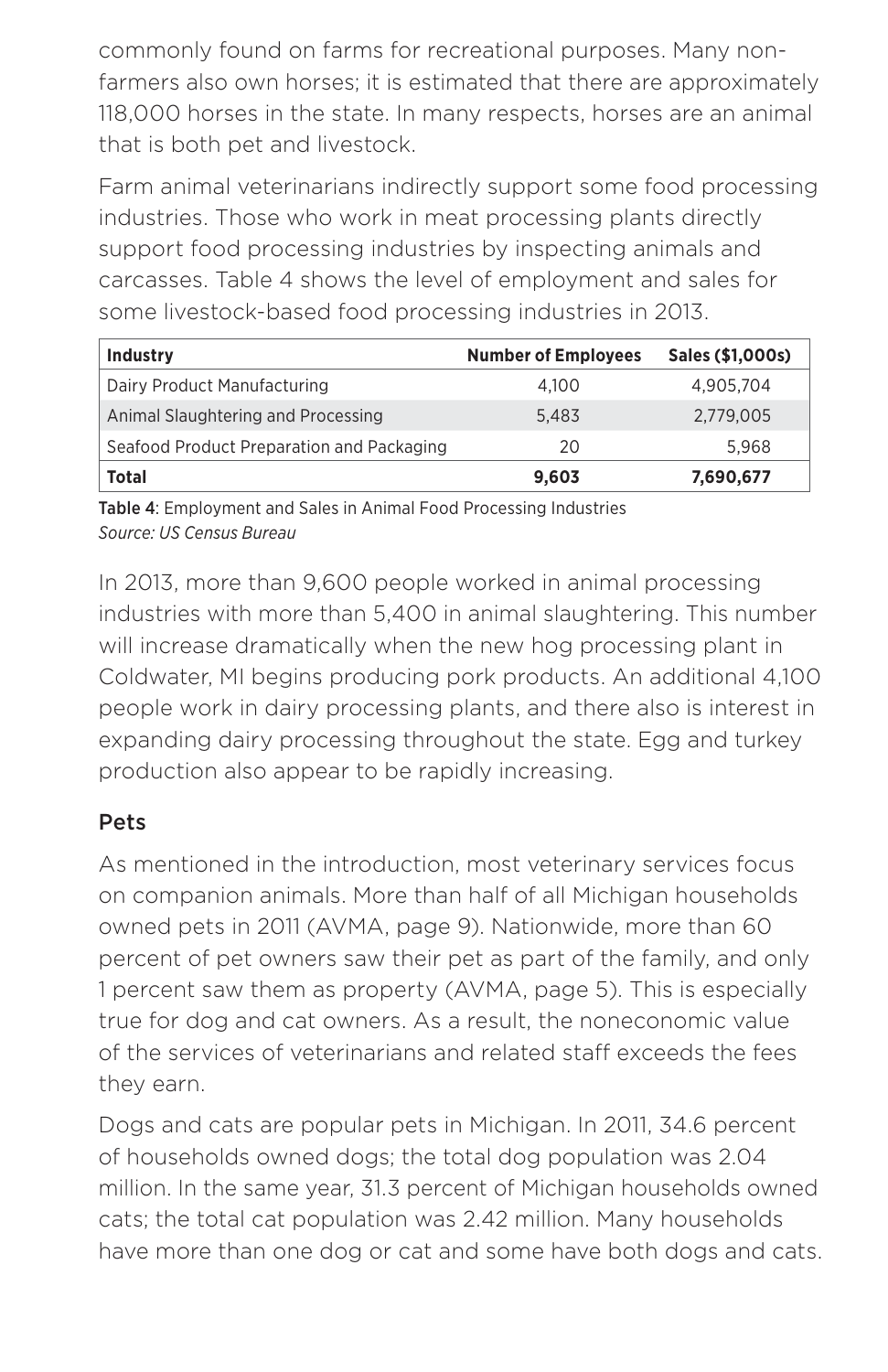There are many other types of pets owned by Michigan residents. Table 5 shows the estimated number of pets in the state in 2011.

| <b>Species</b>        | <b>Number of Animals (thousands)</b> |  |
|-----------------------|--------------------------------------|--|
| <b>Birds</b>          | 250                                  |  |
| Fish                  | 1,860                                |  |
| Ferrets               | 24                                   |  |
| Rabbits               | 103                                  |  |
| Hamsters              | 37                                   |  |
| Guinea Pigs           | 44                                   |  |
| Gerbils               | 15                                   |  |
| <b>Other Rodents</b>  | 28                                   |  |
| Turtles               | 73                                   |  |
| <b>Snakes</b>         | 37                                   |  |
| Lizards               | 36                                   |  |
| <b>Other Reptiles</b> | 23                                   |  |

Table 5: Estimated Pet Ownership by Species *Source: Michigan Veterinary Medical Association*

These numbers should be considered estimates. The figures represent the total number of animals in the United States multiplied by Michigan's share of the population. The actual numbers will be somewhat different, but with few exceptions, the scope of the numbers is likely to be fairly accurate.

The wide variety of animals listed in Table 5 indicates the range of skills required by veterinarians. They need to be able to treat mammals, fish, birds, and reptiles. All of these animals add to the quality of life to their owners.

### Wildlife

Veterinarians also contribute to the health and wellbeing of Michigan's wildlife. Of particular importance is their role in preventing diseases from spreading among animals and between species, including humans. The DNR estimates that hunting generates \$2.3 billion in economic activity and is responsible for 34,473 direct jobs. The DNR also reports that sport fishing generates \$2.5 billion in economic activity and accounts for 37,989 direct jobs. Viewing wildlife also is a popular activity in the state; according to the DNR, spending in this activity and related expenses was \$1.2 billion.

Of particular importance is the health of Michigan's deer herd, which is a major component of the hunting industry. The state is currently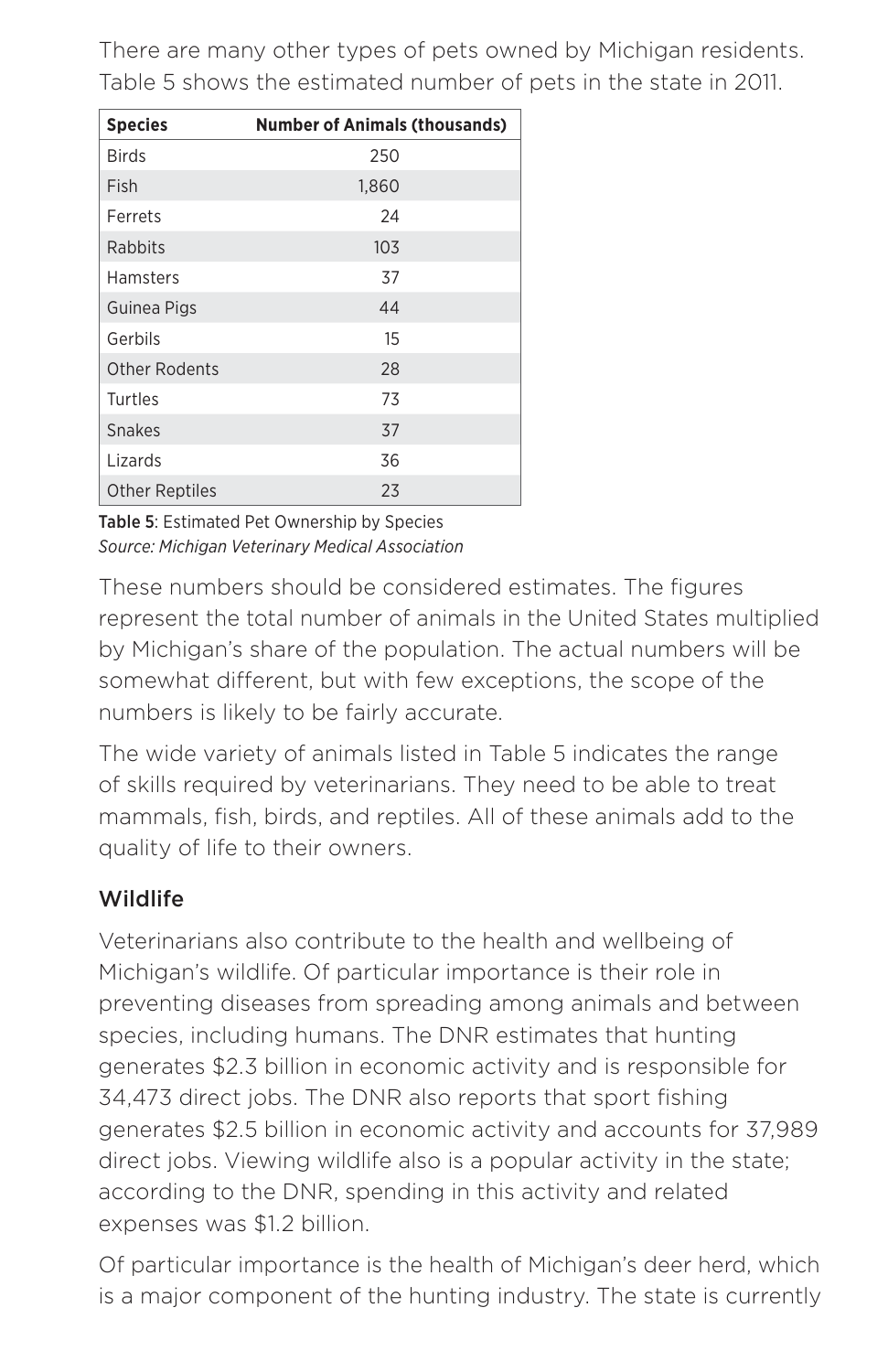attempting to limit the impact and spread of Chronic Wasting Disease (CWD), which was recently diagnosed for the first time in the free ranging deer population, and veterinarians will play a key role in this effort.

#### FUTURE CONSIDERATIONS

There are two trends and developments that will impact the market for veterinary services in the future. The first is the Veterinary Feed Directive, a set of policies instituted by the Food and Drug Administration that restricts the use of antibiotics in food animals. Some antibiotics previously used by farmers to promote growth are no longer allowed. Therapeutic use under veterinary supervision is allowed. The Veterinary Feed Directive will increase the demand for veterinary services, especially as the number of animals in the state increases. The workload and the demand for livestock veterinarians will increase.

The second issue is the role veterinarians play in preventing and controlling communicable diseases that pose a threat to animal and human health. So far, the state has been able to avoid an avian influenza outbreak, but such an outbreak could have dramatic effects on both egg and turkey production, potentially costing the state tens of millions of dollars. A widespread CWD outbreak also could adversely affect the hunting industry and related businesses. A study of the CWD outbreak in Wisconsin indicated that the

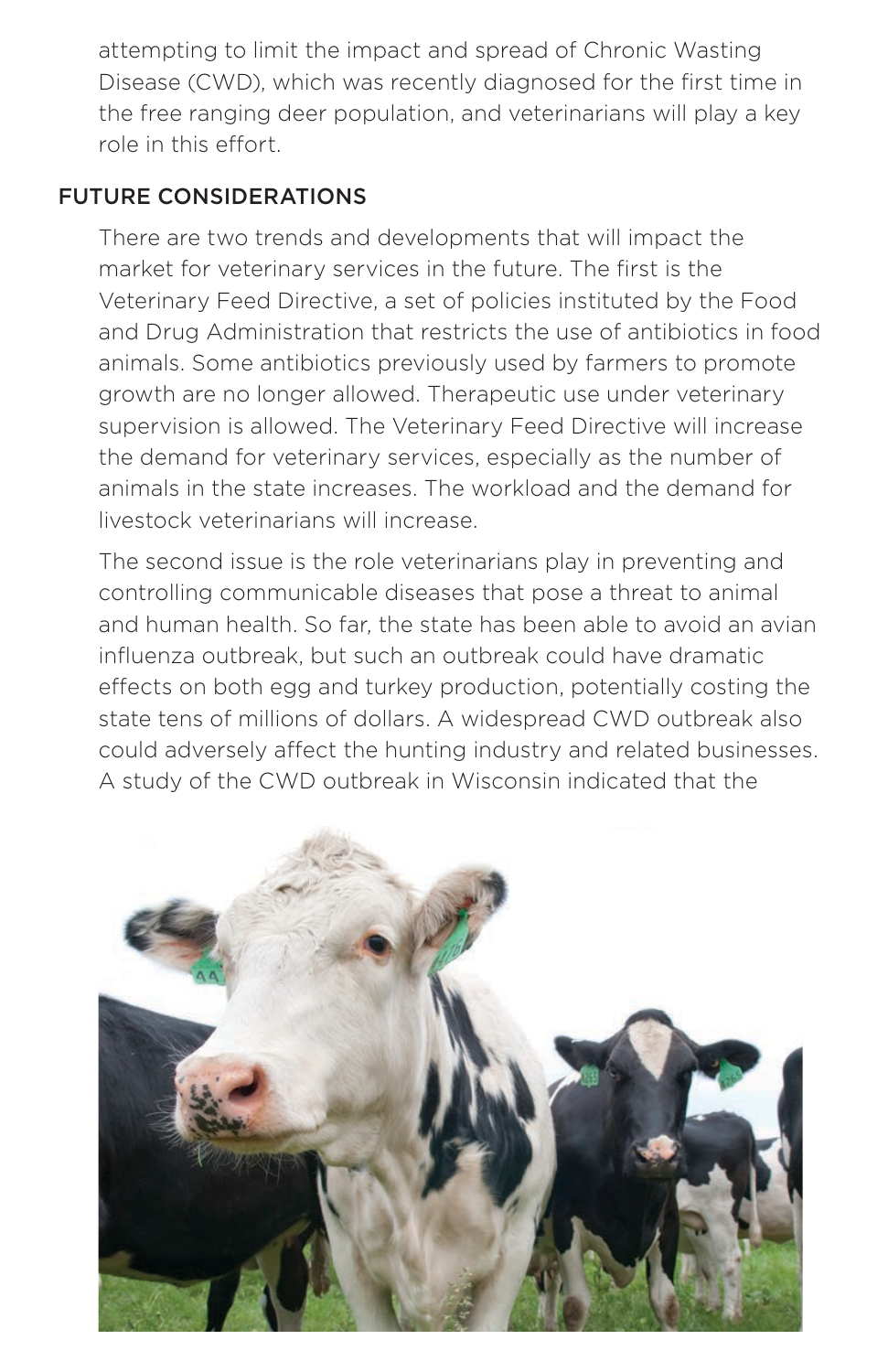

economic impact of the outbreak was \$5 million (Bishop). The impact in Michigan would likely be greater given the higher quantity of hunters. A large-scale CWD outbreak is likely to permanently reduce deer hunting in the state. Currently, there is a small outbreak in the Ingham County area and veterinarians are playing a key role in the efforts to curb the outbreak and eliminate the disease.

#### **CONCLUSIONS**

Veterinarians play an important role in Michigan's economy and in enhancing the quality of life of its citizens. Those that focus on farm animals contribute to an animal farm sector that generates approximately \$4.1 billion in sales. More than 10,000 farms raise livestock. In turn, the farm livestock sector supports an animal processing sector that generates \$7.7 billion in sales and employs more than 9,500 people. Increasing animal quantity, changes in Food and Drug Administration regulations, and potential disease outbreaks will increase the demand for veterinarians.

Veterinarians also play a role in supporting natural resource industries. When combined, the hunting and sports fishing industries generate an estimated \$4.8 billion in total economic activity. Spending associated with wildlife viewing accounts for an additional \$1.2 billion. Veterinarians also play an important role in maintaining a barrier between wildlife, domestic animals, and human beings.

While the economic impact of pet ownership is somewhat difficult to ascertain, it may be the most important aspect of the veterinarian's role in Michigan's society. Most veterinarians work with companion animals, and Michigan residents own a wide range of pets from dogs and cats to reptiles and other non-traditional species.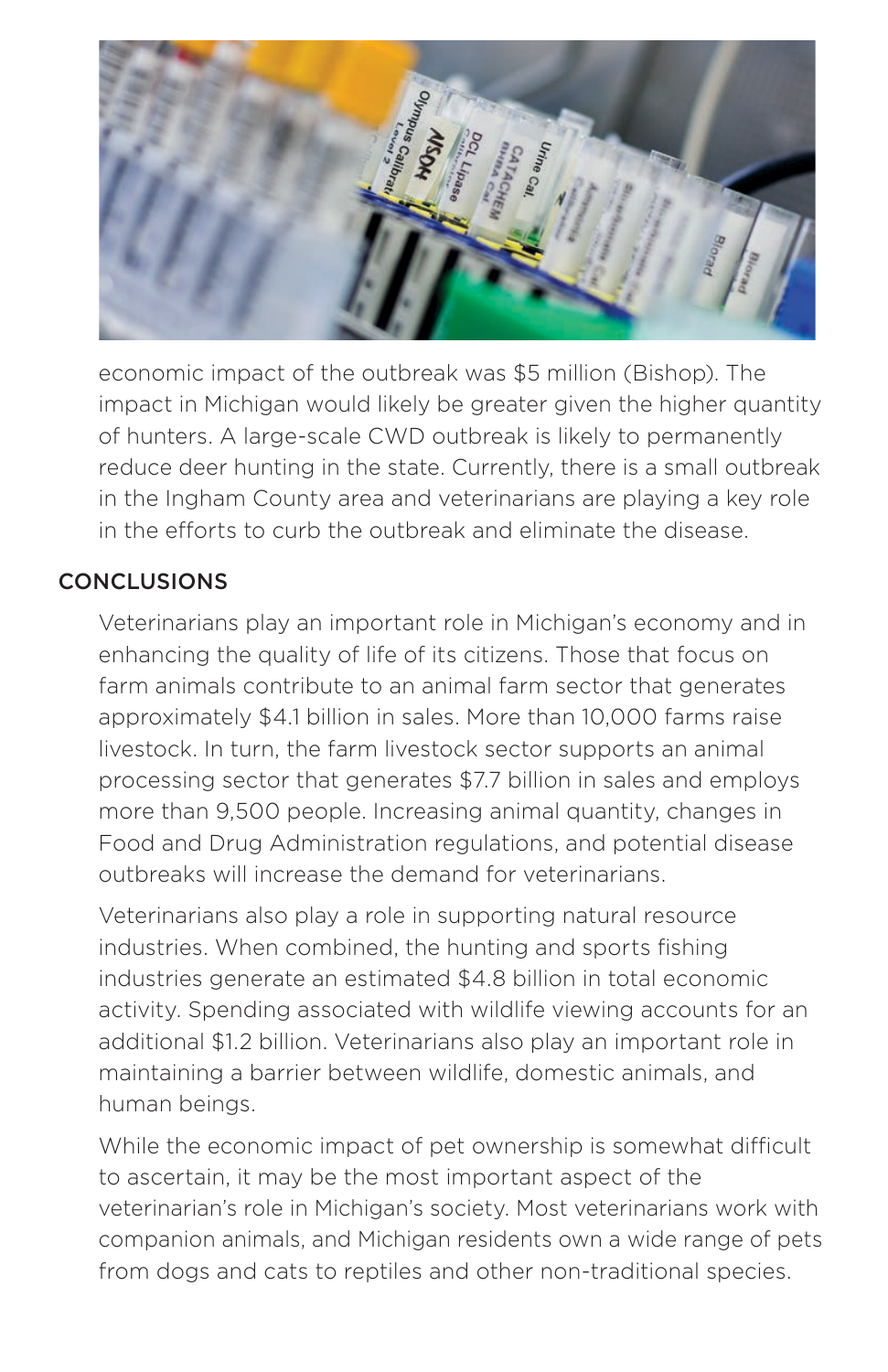Most veterinarians are engaged in private practice. These veterinarians and related services generate more than \$780 million in sales and a total economic activity of \$1.365 billion. The total direct impact of veterinarians employed by private firms, private practices, and universities and government agencies is estimated to be \$827 million with a total economic impact of almost \$1.4447 billion. Private veterinary practices employ more than 9,000 people. Direct employment of veterinarians and related providers is more than 9,300 people with a total impact on employment of more than 12,600. These results indicate that veterinarians play an important role in Michigan's economy.

#### APPENDIX: Methodology and Data Sources

IMPLAN, a standard economic software package, was used to generate the results of the economic impact of veterinarians from direct effects. In this case, sales generated by private practice and salaries and benefits for MSU College of Veterinary Medicine and public sector employees have been used to estimate the total impact on the state's economy. This includes the direct impacts and the indirect impacts, which are changes in the inter-industry purchases as they respond to the directly affected industry. It also includes induced impacts, which reflect changes in household spending as a result of the activity—in this case, veterinary services.

IMPLAN uses the following assumptions to derive its results: constant returns to scale, no supply constraints, fixed commodity input structure, and homogenous sector output. IMPLAN also assumes the technology used is constant (IMPLAN, page 103).

Constant returns to scale means that if output increases, the amounts of the inputs used increase by the same proportion. No supply constraints mean that inputs are unlimited and that output is limited only by the demand for its products. This assumption is not an issue in this study; this is actual output, not potential output. Fixed commodity input structure means that firms will not substitute one input for another if input prices change. Homogenous sector output means that the proportions of all the commodities produced by the industry remain the same as output increases or decreases. As a result of these assumptions, the results of the economic impact and the impact on employment should be considered estimates. This is particularly true for the employment estimates.

Data on pets is from the American Veterinary Medical Association's Publication U.S. Pet Ownership & Demographics Sourcebook, 2012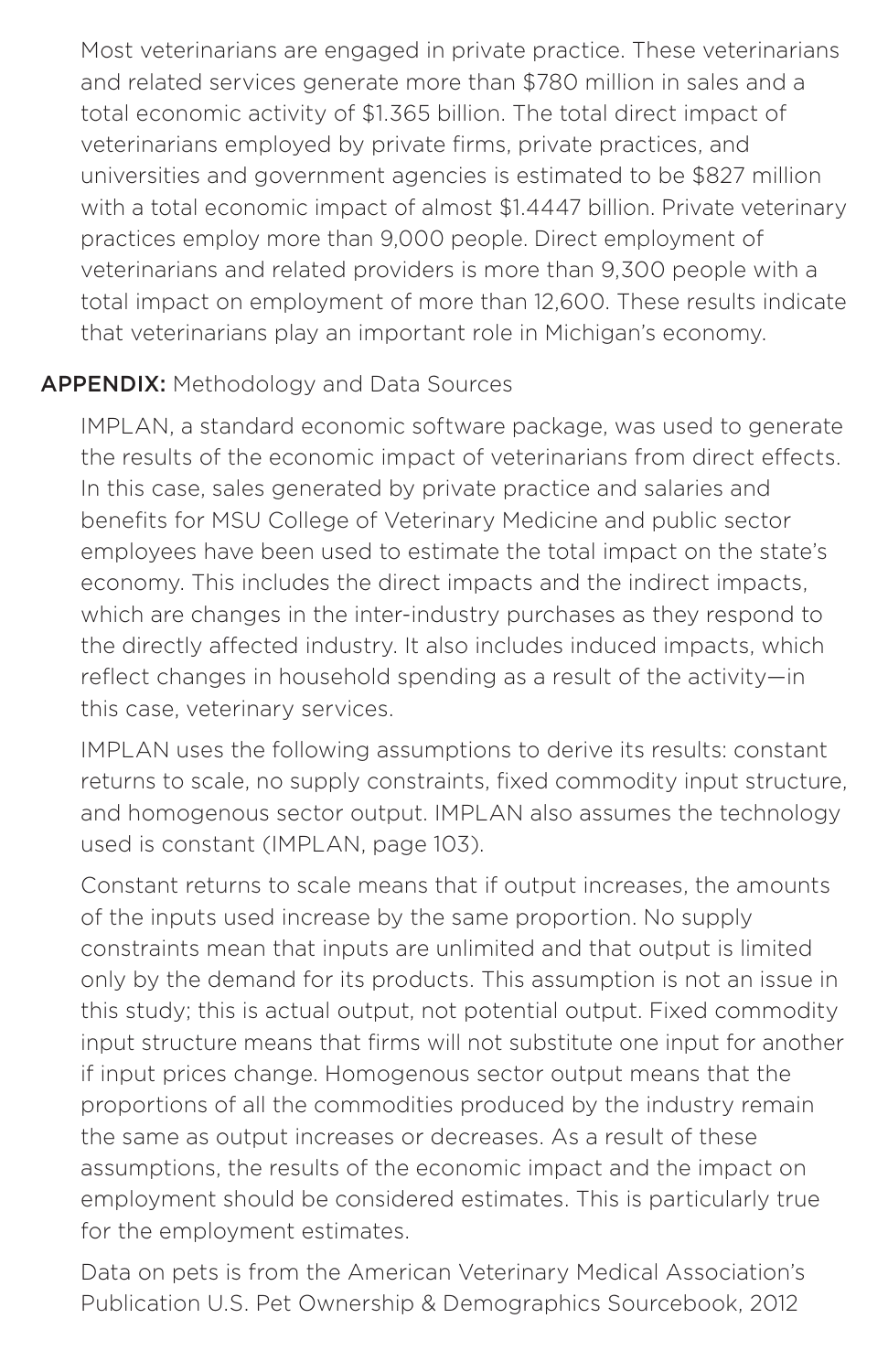Edition. The figures for cats and dogs come from this publication. For less common species, the national population was multiplied by Michigan's share of the US population. As a result, these figures should be considered estimates that give a general idea of the number of these pets in the state.

The figure for private veterinary services is from the 2012 Economic Census, and as a result is somewhat dated. This figure may slightly underestimate the value of private veterinary services. The figures for state and federal government were obtained through interviews with state and federal employees. The state federal number is based on salary and benefits for veterinarians multiplied by the number of veterinarians. The figures for universities are based on information gathered from university websites. In some cases, the national average salary for university faculty members was used to generate the results.

Agricultural data used the most recent information available from the annual Agricultural Statistics figures. When more recent data was not available, data from the 2012 Agricultural Census was used. The figures for food processing come from the 2013 Annual Survey of Manufacturers generated by the US Census Bureau. Since these figures are also slightly dated, they may somewhat understate the current impact. The economic impact figures for natural resource activities come from the DNR website.



The diagnostic laboratory at the MSU College of Veterinary Medicine.

#### SOURCES

American Veterinary Medical Association (2012). *U.S. Pet Ownership & Demographics Sourcebook 2012 Edition*.

Bishop, R.C. (2014). "The Economic Impacts of Chronic Wasting Disease (CWD) in Wisconsin", *Human Dimensions of Wildlife*, Vol. 9, No. 3: 181-192.

Dicks, M., B. Bain, and R. Knippenberg (2015). *2015 AVMA Report on Veterinary Debt and Income*.

Dicks, M., B. Bain, and R. Knippenberg (2015). *2015 AVMA Report on Veterinary Employment*.

Minnesota Implan Group (2004). *Users Guide, Analysis Guide, Data Guide, IMPLAN Pro Version 2.0*. Stillwater: Minnesota IMPLAN Group.

*The MSU College of Veterinary Medicine acknowledges the Michigan Veterinary Medical Association for the support of this study.*